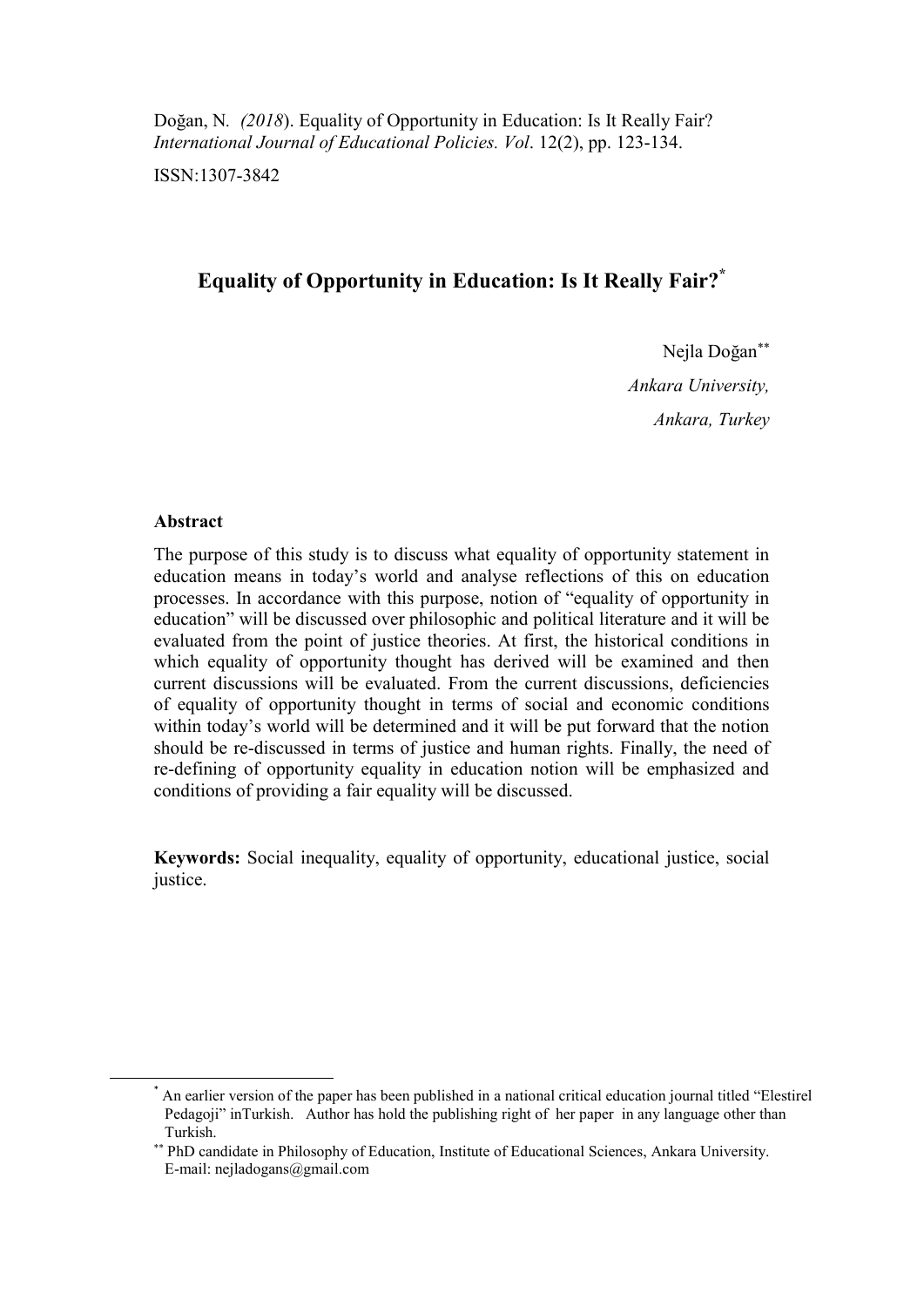## **Introduction**

The discourse of equality in opportunity, which establishes the basis of the modern society and modern educational institutions, appeared at the same time with the emergence of nation states. The modern state, which tries to abolish inequalities and injustice -even in a relativistic way- before its introduction, used equality before the law and voting power as two basic arguments by using the nation and citizenship ideas. The idea of equality in opportunity also gained importance as a concept which frames those arguments. In short, the concept which we can define as the equality of reaching the resources and benefiting from them, claims that it can eliminate inequalities between citizens by education. In this context, it provides the basis for free public education.

This model, which is built on the benefit of all children from similar education programs in similar schools, aims to create both a common citizenship consciousness and a common knowledge system and accumulation. The emphasis on the people who become successful in that system could reach the place they deserve according to their ability and potentially extended the belief for the defense of equality and justice of the modern state. According to this; anyone who wishes now will be able to take important responsibilities and duties in society according to the merit principle, regardless of their class origin and socioeconomic conditions.

Although it has such a strong promise, this discourse is quite insufficient especially in terms of resolving today's inequalities and providing fairness. Today's globalizing neoliberal conditions are major threats to the public education right of the citizens.In Turkey, as in many other parts of the world, especiallythe field of education is under brutal neoliberal attacks. The continuing drop in the budget allocated to public schools, the rise in the quality difference between public schools concerning their type and region, the encouragement of private schools, the injustices arising from examination systems make the debate on the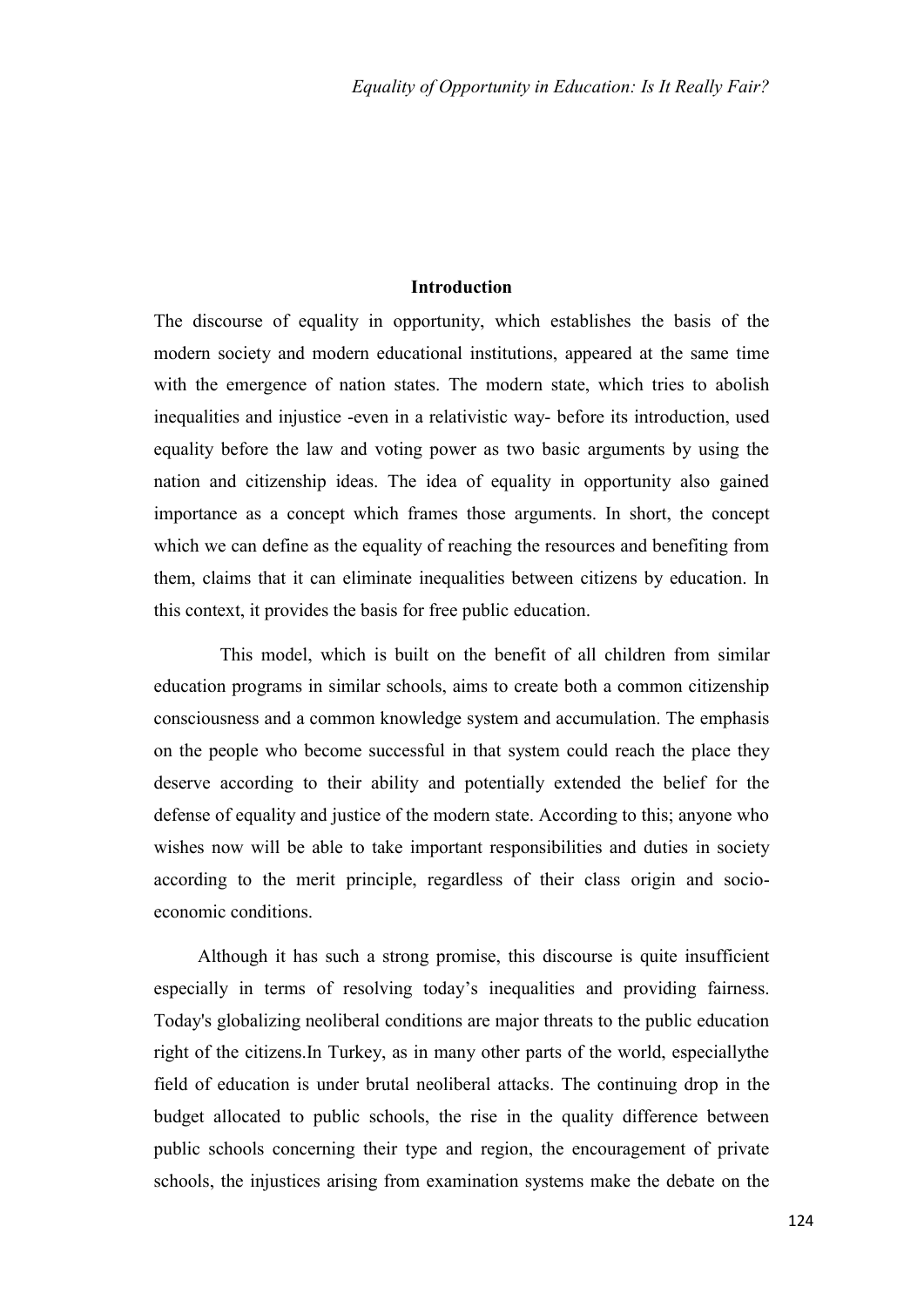equality of opportunity in education more and more important every day. Because the definition of equality and the uncertainty about what the opportunities include -which is actually a product of a political determination- raises the question of what is fair.

The purpose of this study is to question these inadequacies and uncertainties and to rethink the justice left in the shadow of equality discourse. In this context, the study will examine how the inequality is reproduced and legitimized under the discourse of equality, then the conflict between equality and justice will be mentioned, and the consequences of this in the educational atmosphere will be emphasized.

#### **Inequalities Which Emerge From Equality Discourse**

The reasons and sources of both inequality and the idea of equality are defined differently in the social and economic reality of each period; in this context, the question of "what is fair" has gained a relative form. However, the most accurate and realistic perusal of the inequality debate is the platform which takes the class character as a basis. Ancient philosophers such as Socrates and Aristotle described the fair as "giving everyone what they deserve". The right is interpreted as the equal distribution of prizes or penalties to those who are equal. Thus, equality and equity are considered mutually. But in the slave society where these two thinkers live, equality exists only in the context of free male citizens. In addition, in feudal society, equality is not understood as the equality between social classes, but the equality of the aristocratic class and serfs among themselves. Therefore, for slave and feudal societies, what is fair is shaped within the framework of equality definitions required by class roles and functions. Similarly, in modern capitalist societies, the definition and content of equality are directly related to the mode of production. Although the emphasis on social equality is constantly on the agenda, what really matters is the in-class equality. It is not possible for this idealized equality to provide true justice.

When we think in terms of historical and social essentiality; the modern liberal society has removed some of the inequalities of the feudal period to some degree. Because, the traditional submission habits of the feudal period were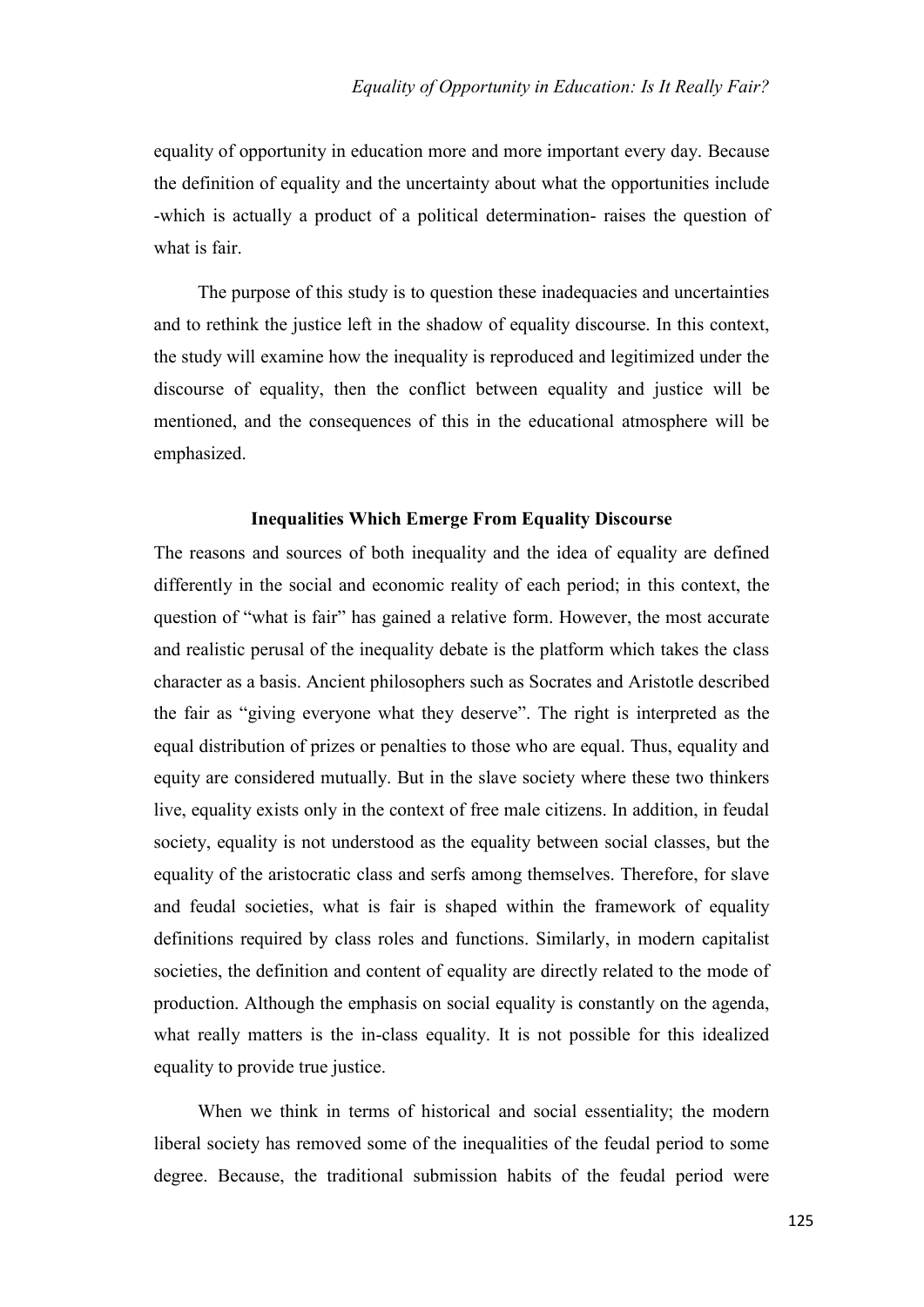weakened by the influence of the market economy and secular ideology, and a new ground of legitimation was necessitated. Thus, citizenship has become a key force in the process of stabilizing and legitimizing nation-states. In order to assure citizenship, a new social integration platform was needed, and this emerged as the right to general vote (Bowles & Gintis, 1987). This right, of course, came with the participation in administration, citizenship rights, and equality before the law. Therefore, in principle, equality in conditions and opportunities for everyone is ensured.

This kind of equality, which can be regarded as the legacy of American and French Revolutions, in particular, argues that the administrative and professional positions in society should be given to talented individuals regardless of their social origins. Thus, the right to enter social institutions is made dependent on success and ability and is recognized to everyone (Turner, 1997). However, the equalization of opportunities depends primarily on equalization of education. Because, in order to open all the professional fields to the competition of everyone, potentials and abilities need to be revealed at an equal level. For this reason, one of the most important bases of liberal society is the defense of "equality of opportunity in education", and the education that takes place within this framework is the first step of the professional rise and social status. The fact that education has become a public service and has been equal and free for all citizens to a certain extent has paved the way for gaining skills and citizenship awareness through general education. In addition, a society which intelligence, skill, and ability take the place of family and class origin, was idealized. This has led to the emergence of the "meritocracy" which has an important place in modern social theory.

The meritocracy grounds on universal success criteria and merit in the profession choices instead of personal status, such as social status, age, gender. In this way, it is assumed that social mobility is facilitated and arbitrariness is eliminated to some degree. However, this formal relationship between equality and merit also constitutes the basic conflict of justice. Because accepting people as unconditionally equal means ignoring the differences between them. People who do not have merit because of their lack of knowledge, intelligence, talent or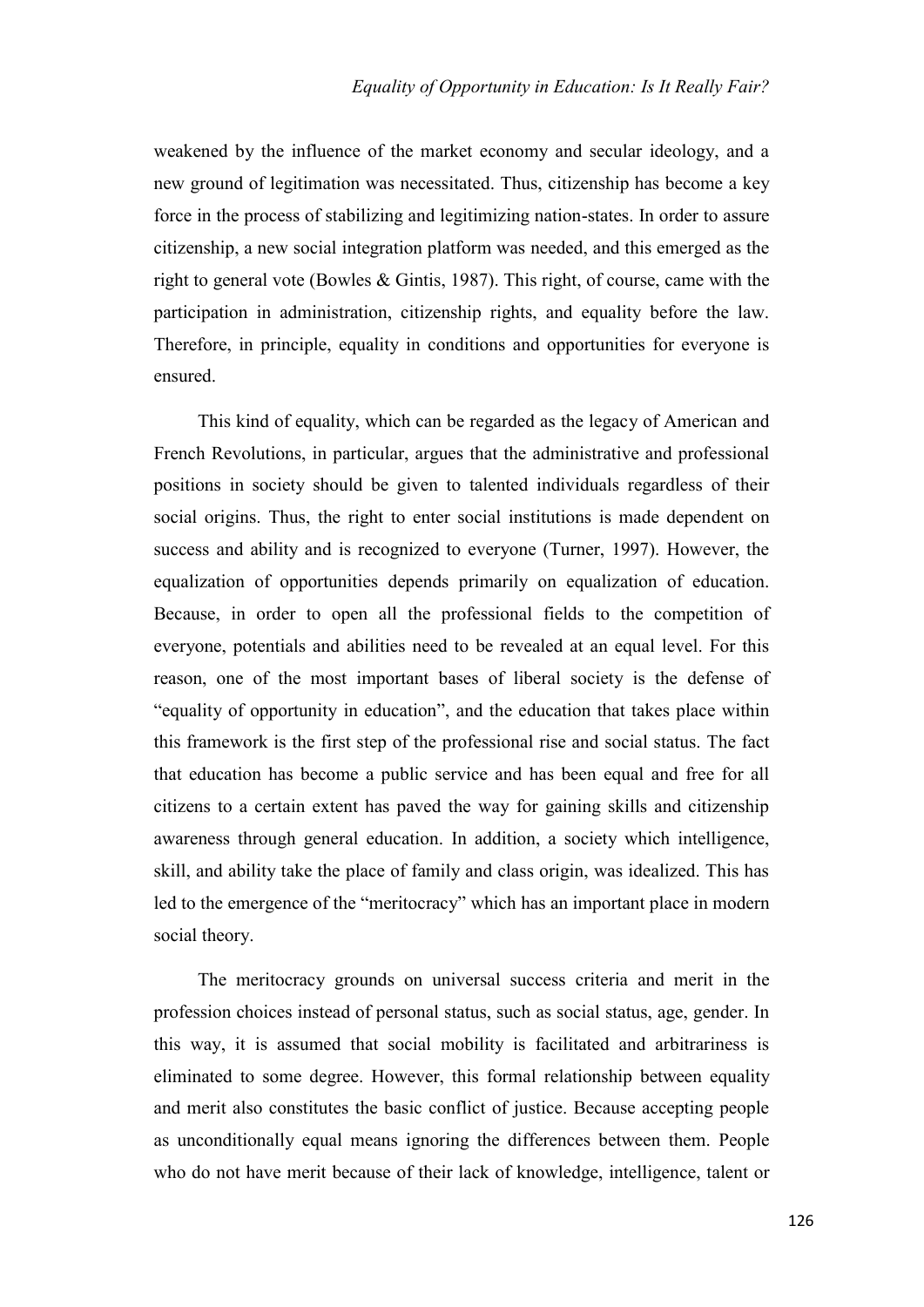health are in this case, treated unrighteously (Solomon, 2004). Similarly, it could not be told that true justice is provided for individuals who do not have equal social and class conditions, even if they have equal education opportunities. Thus, while equality of opportunity may seem like a universally accepted democratic right, it is seen that there is no effective use of this right. Because even if everyone is brought to the same starting point, it is very clear who will win the race. The main determinant here is the historical, social and class origins (Sandel, 2013).

When we accept that people are not equal in terms of social origin, natural ability, and health conditions, we come to the point that the meritocratic approach violates equality rather than providing equality. Thus, in a capitalist society with theoretical equality of opportunity, it can be said that opportunities are far from equal in practice. If we liken capitalist society to a contest based on the competitiveness of talents, there is an unequal society from the very beginning. Because in an open competition, not everyone has the chance to win the race (Turner, 1997). In this context, there is a great gap between the legal status of the "legitimate citizen" and the practical ability of "actual citizen" (Bauman, 2013: 21). It is not possible for individuals to overcome this gap with their own personal resources and skills.

Therefore, capitalism and democratic egalitarianism are not complementary systems as it is said. While the former one is characterized by economic privileges at the forefront of property rights, the latter one is giving priority to the freedom that arises on the basis of the use of individual rights. From this point of view, democratic institutions function as legitimations in advanced capitalist countries, but democratic rules do not work very much in places such as family, school, workplace where life actually takes place (Bowles & Gintis, 1987). Therefore, democratic modern states have become one of the historical frameworks that create class inequality at the same time, even though they equalize and integrate people at the national level (Bauman, 2013). Hence, a totally egalitarian society is impossible in the modern market economy. And, the argument of modern society, which is based on merit only, will bring democracy and prosperity to everyone is insubstantial.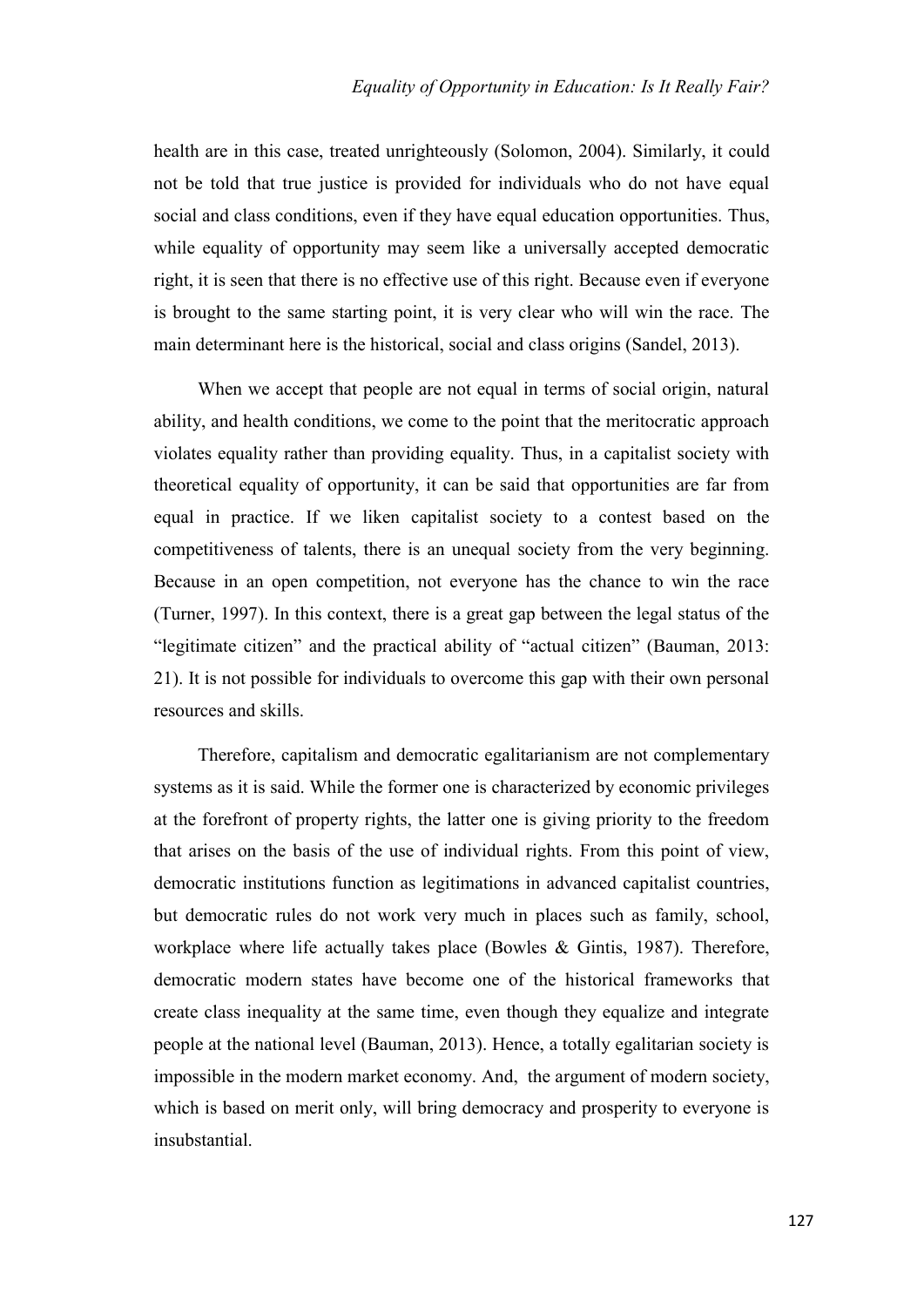For this reason, schools that are part of the liberal society have also turned into institutions that reproduce social inequality and systematically resuming power distribution in society. According to this view, which Bourdieu calls as the "theory of reproduction", the educational system, rather than liberating people, confine them to the conditions in which they exist and hinders social mobility (Bordieu & Passeron, 1990). Because the deprivation of children in the society is reproduced in the classroom environment and the school creates sub-cultures within itself. Thus, students' achievements are not the result of intelligence or talent, but of social arrangements in the classroom and school (Turner, 1997).

The fact that the first education taken in the family depends on social origin constitutes a close connection between the course of individual life and the social position. For example, children from educated upper-class families have more opportunities and motivation to become successful. Because culture in their daily life and the culture of the school is close to each other and supporting each other. The valuesof the social class they come from are reproduced in school and in a sense they secure their social status (Bourdieu & Passeron, 1990; Lareau, 2011). Moreover, since the upper classes are exempt from the fundamental existential concerns that determine life, they are more ambitious about acquiring directly non-vital interests and skills (Idemen, 2012). This freedom is reflected in the choices of education. In particular, there is an important link between selected fields in the university education and social origins, and professional concerns for the future in these choices are not very decisive for the upper classes.

Although the disadvantaged groups have the same level of intelligence and ability, they have often a lower level of success. This is due to both social origins and lack of physical conditions. The inadequacy of support from parents and cultural environment reduces education motivation, and poor housing and nutrition conditions affect the level of success negatively (Turner, 1997). In addition, an education that lasts up to a university degree requires great investment and sacrifice for the disadvantaged. Thus, poor children who are academically successful are less likely to graduate from university than wealthy children who fail (Stiglitz, 2015: 67). Therefore, while the university experience for children from a privileged social class is an ordinary life perspective,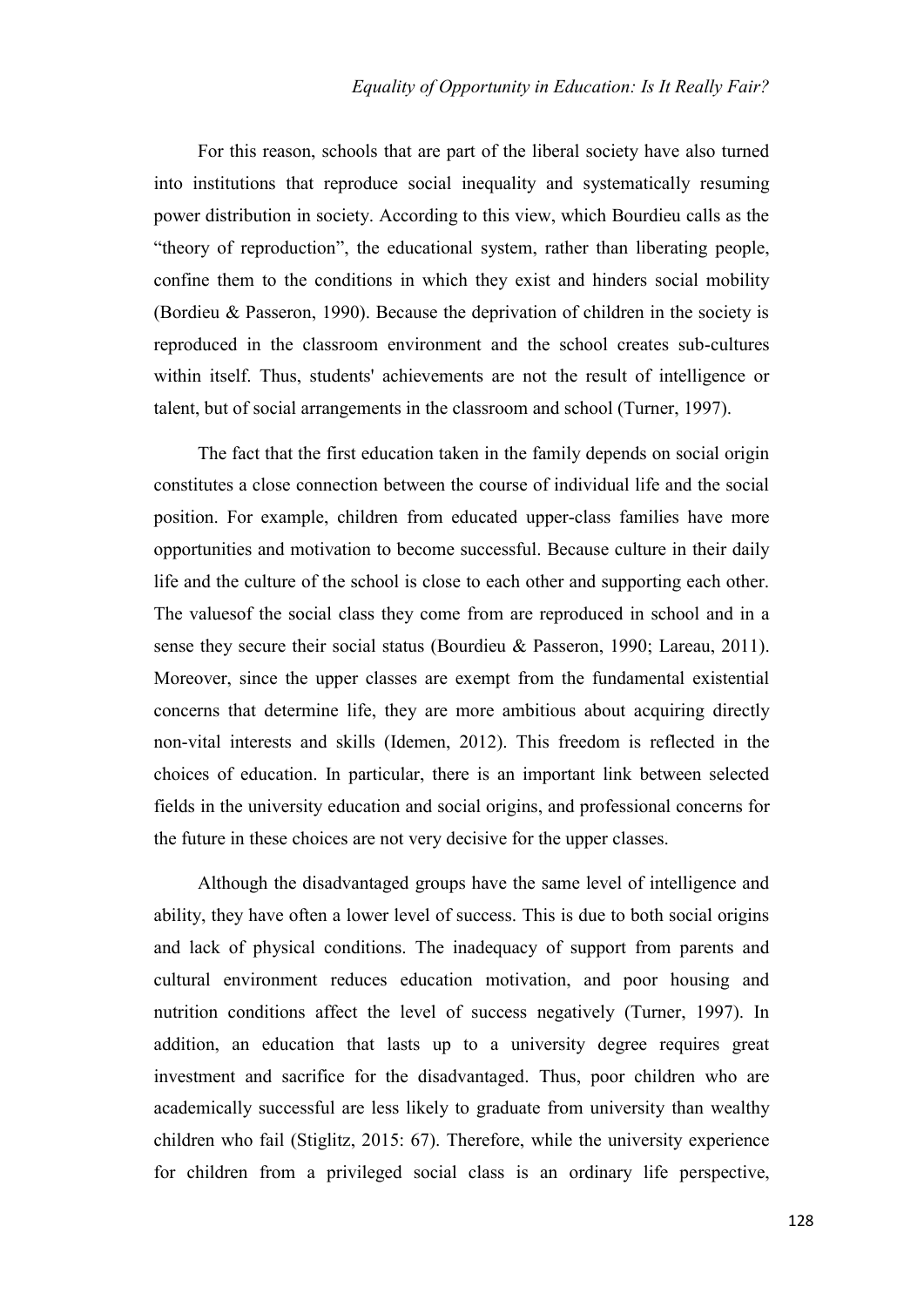awareness of the objective obstacles for the disadvantaged classes causes them to exclude themselves from this process. Moreover, most of these children do not realize that a social exclusion mechanism is operating here, and it seeks responsibility for its failure (Idemen, 2012). Thus they also play a direct role in the reproduction of class culture(Willis, 2016). In fact, as Bourdieu and Passeron say (1990), this is symbolic violence that replaces physical coercion. The question is to impose and disseminate social hierarchy in an authoritarian way to the whole society through education.

The discourse of opportunity equality, one of the tools of this symbolic violence, legitimizes existing inequalities by telling people that they are responsible for their own failures, not society. Therefore, the individual is forced to undertake socially structured roles, without realizing the inequality is caused by social contradictions.He/she accepts and maintains these roles as his/her own "badges of ability" (Sennett & Cobb, 2017). Thus, the school, which is perhaps the only way to integrate as an equal identity of society for disadvantaged people, is transformed into a place where class differences and roles are re-strengthened. The diplomas also make social status differences more obvious. Therefore, the value of a diploma in the present day, have meaning over the actual "market value of the diploma" (Bourdieu & Passeron, 1990: 60). The future market value of a student is determined almost from the beginning according to the type of school he/she enrolled.

Inequality and injustice are also clearly recognized at the level of the institutional structure of schools. Although it is claimed that public education takes place under similar conditions for all, class inequalities in the patterns of socialization in schools are further strengthened by the financial resource inequalities devoted to schools. In this context, the program and the functioning of educational institutions that train staff in different jobs and professions are decisive in terms of reflecting both the different class values and the personality traits required by the lower and upper occupations. Thus, education reproduces the attitudes and behaviors that basic groups in the division of labor should have (Bowles, 1977). The physical properties of the areas such as the use of schools, class order, the content and the way of social and cultural activities, and even the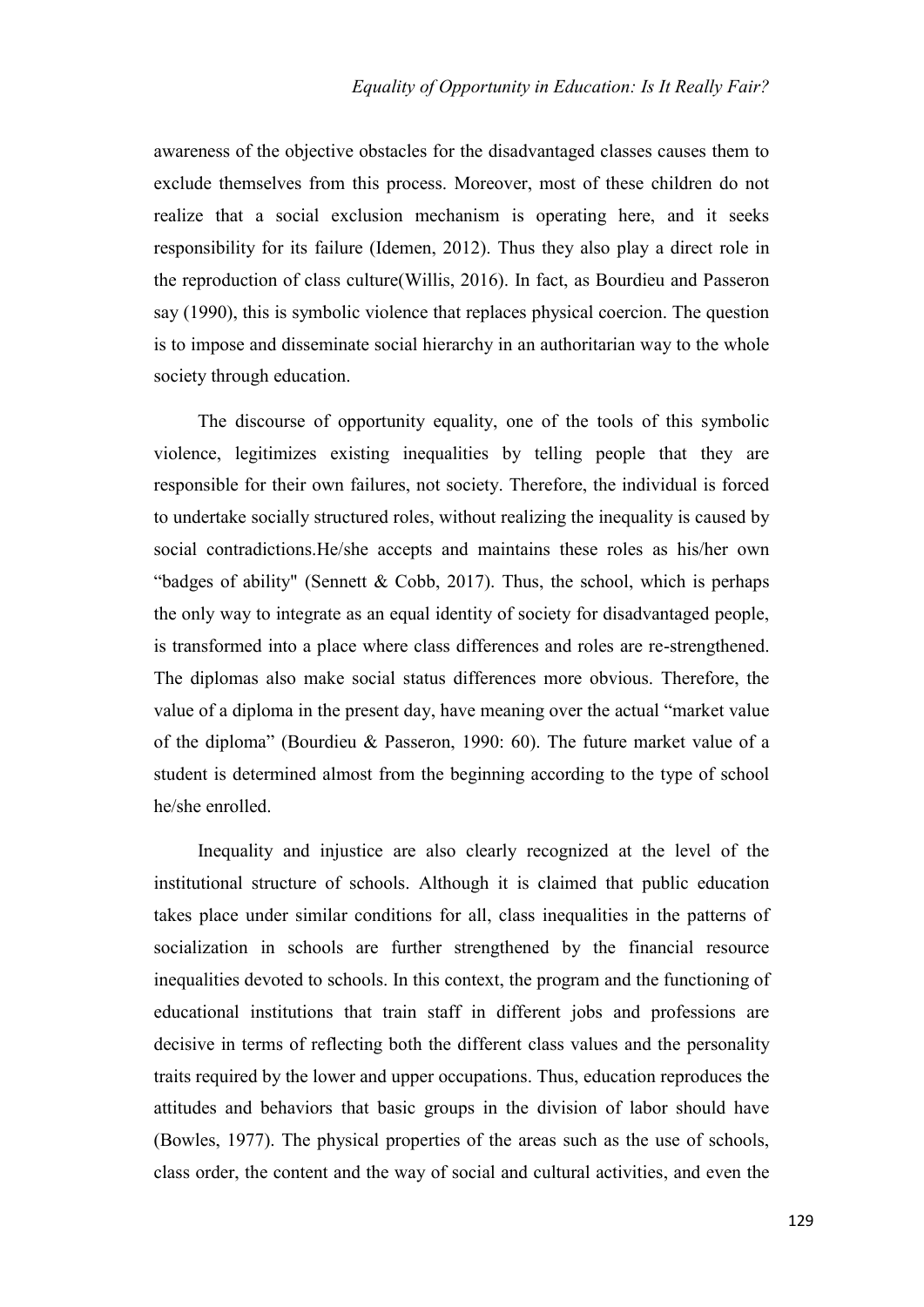canteen and cafeteria, appear as important indicators and reproduction of inequality.

Thus, education for the division of labor which is given by the liberal state and inequalities which arise from it and slave society of Plato do not differ much. Just as Plato's division of individuals, in "The Republic", into classes such as gold, silver, and iron according to their abilities, and the upper classes receive more rights and prizes (Plato, 2013), a similar process exists in today's meritocratic society. The fractions which are advantageous from the starting point is already highlighted as talented and they are also motivated in the education processes to develop these skills and transform them into social functions. The source of motivation is of course that they will have a privileged place in society and they will get more share from scarce resources (Turner, 1997: 41; Bourdieu & Passeron, 2014). The main problem today is already emerging at this point.

Although there is an ideology of equality as the basis of social belonging, and therefore of citizenship, the fact that inequality continues in practice is one of the fundamental conflicts of modern society. In the words of Bauman; we are facing "historical desperation which is determined by the economy" (Bauman, 2017: 46). In this respect, there is a constant tension between the demand for equality expressed in the political process and the inequality cases arising from the market mechanism in capitalist society. While this tension is tried to be closed with the participation of the political process and the right to vote, the rhetoric of equality of opportunity has become a complementary argument. However, under the current neoliberal conditions that we live, by the weakening of social state practices, how the competition and prosperity will be brought together is still an important problem and perhaps a new social contract is needed.

This situation has become a matter of discussion not only in the left literature but also in the liberal political tradition. This led to the emergence of new theories seeking to reconcile liberalism and social economic understanding of wealth. The most prominent of them is Rawls's "theory of justice". According to Rawls, a fair society is a society where the freedom of the person does not conflict with the freedom of others, and the equal fundamental freedoms are maximized (Turner, 1997). However, the current system leads to serious asymmetries in fair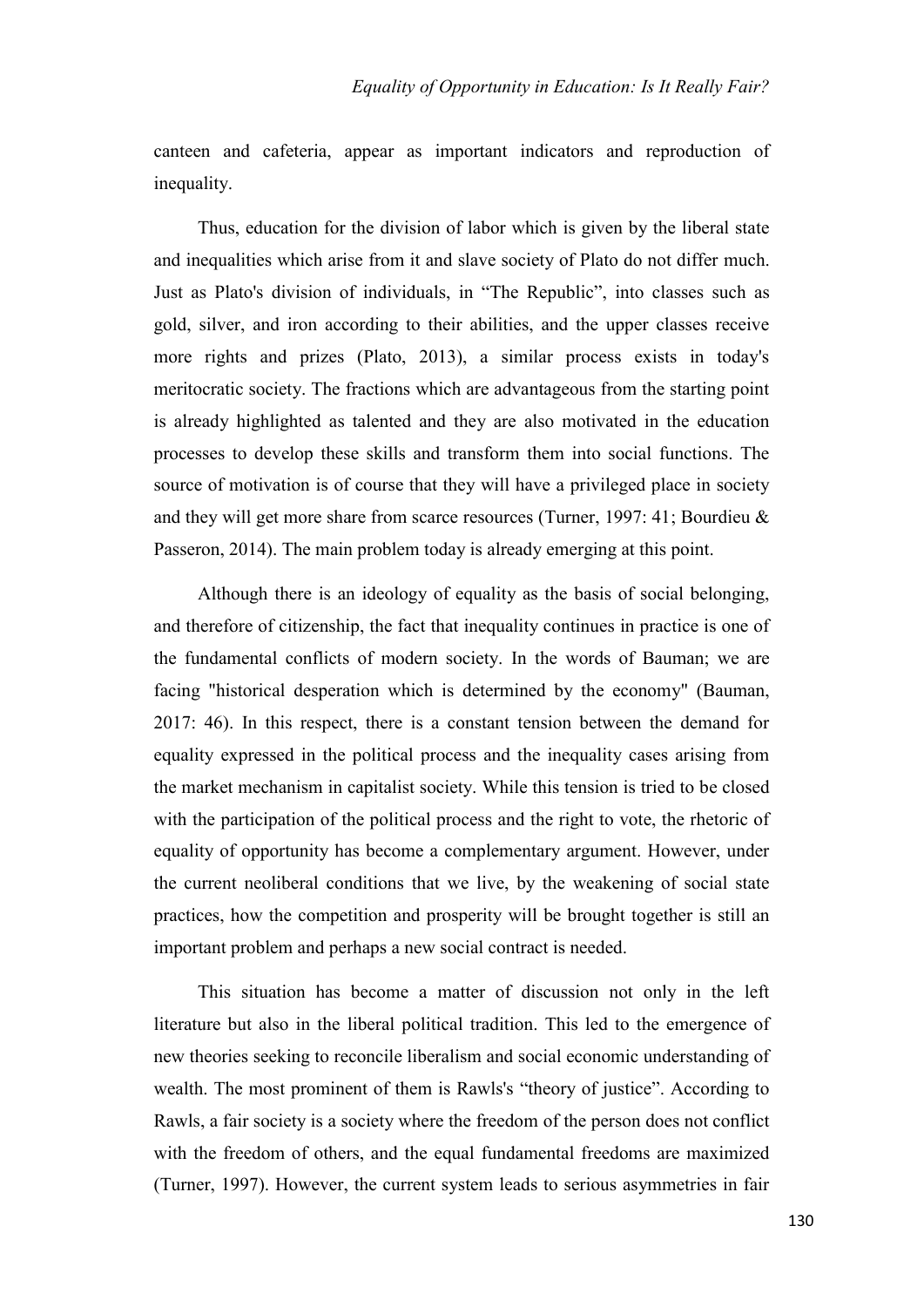political freedoms area, undermines fair opportunities for education and work, and by permitting an extremely uneven distribution of income and assets harms economic and social equality (Rawls, 2007). Therefore, the distribution of income and welfare arising from the free market with formal equality of opportunity is not fair. The way to removing this injustice is to correct social and economic disadvantages. In this respect, Rawls's theory aims to provide the needs of nutrition, care, and special education, in order to ensure that everyone has an equal starting point regardless of their class and family history (Sandel, 2013).

Thus, Rawls turns justice into a defense of equality for the most disadvantaged in society (Solomon, 2004: 25). This theory, which Rawls describes as "justice as fairness", is basically based on two principles of justice. In the first of these; it is stated that everyone has an equal right to have equal basic rights and freedoms and that this order is the same for all. The basic rights stated here are freedom of thought, freedom of conscience, and political freedom. In the second one; it is foreseeing that the social and economic conditions should be in a way that would create fair equality of opportunity for all and should be arranged in such a way as to benefit the most disadvantaged members of the society (Rawls, 2007: 51). This principle, which is also called a "difference principle", tries to improve inequal abilities without blocking the talented and to remove inequalities. It encourages talented people to develop their own abilities but points out that the gains they derive will belong to the whole society (Sandel, 2013: 186). Thus, the concept of equality is defined in terms of needs, not in terms of ability or advantage, and everyone's needs and interests are taken seriously in an equal way. (Solomon, 2004).

The "principle of difference" must be applied to the public principles and policies that govern social and economic inequalities. Thus, the system of rights and benefits is rearranged and the standards and measures used are re-determined (Rawls, 2007: 311). The aim is to achieve equality in results by using legislation and other political means, regardless of the starting point and natural ability. In this respect, initial inequalities are tried to be transformed into social equality (Turner, 1997). This principle is also called the "principle of equality in outcomes", also constitutes one of the most radical ideas of equality, and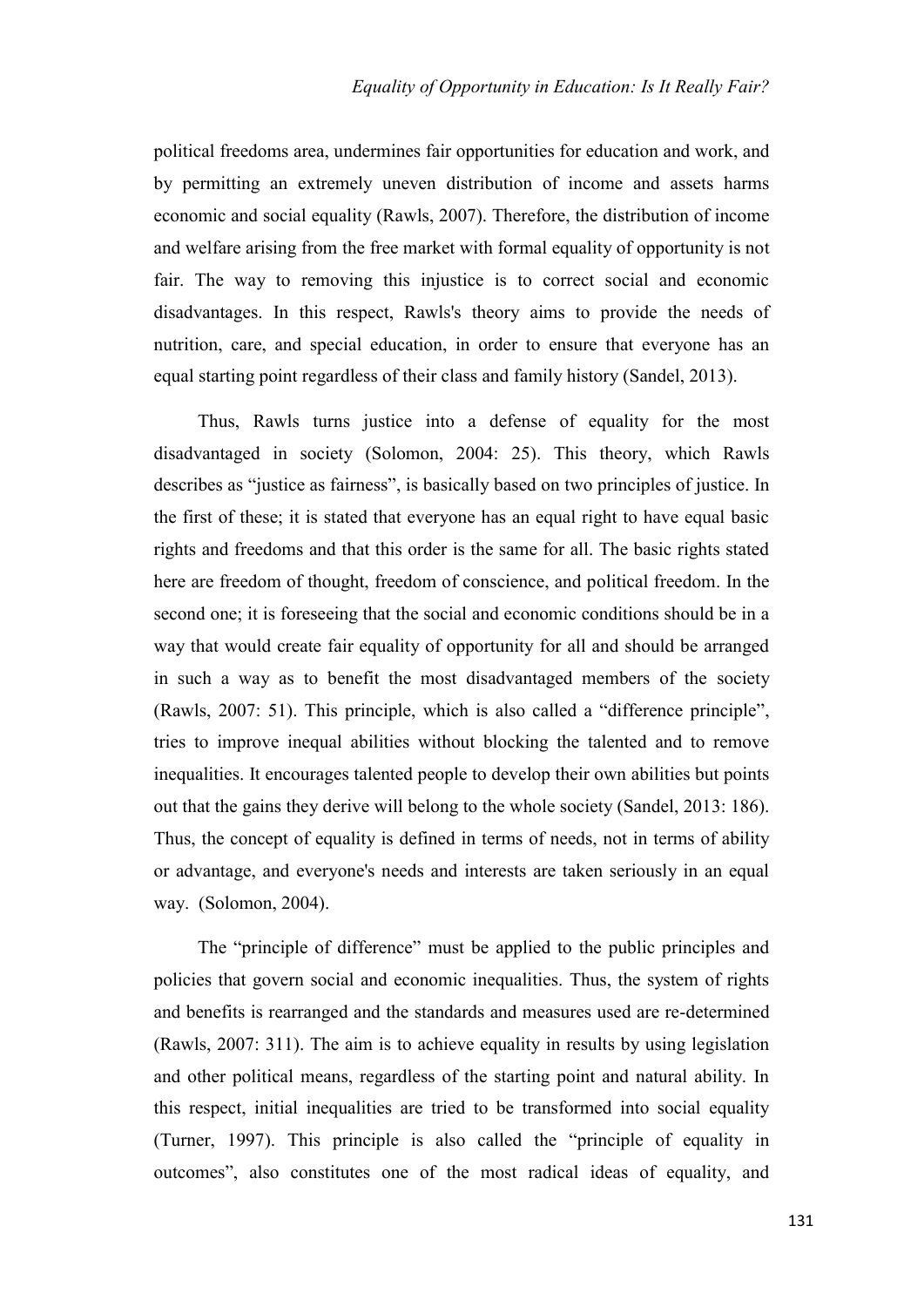paradoxically, approaches almost socialist policies within the liberal discourse. However, it is, of course, controversial whether it is practical and realistic to focus directly on the equalization of outcomes without a radical transformation in the existing order.

What is particularly interesting here is that the dimensions of inequality and injustice come to the level to be discussed even in the liberal ranks and that the education is seen as unsustainable in this condition. It is because education appears to have given up its responsibility and liability to create a "democracy of citizens". The discourse of citizenship, based on "general interest", is losing its significance increasingly. The social division of labor, which began in the early stages of education, is imposed on the individual starting from childhood and hinders their choices for the future. This produces masses that serve the general interest, but cannot get enough of it. This situation, which is embodied by mistrust and unbelief, is critically important for the future of modern society. If the children and young people in question, how long an order which provides no dreams, hope, and optimism about the future can continue?

## **Conclusion**

Whether a society is fair is closely related to how revenues, rights, responsibilities, and duties are distributed. However, when we define this as simply distributing to everyone what they deserve, the conditions and content of the merit may change each time. Therefore, the discussionof equality should include the issue of justice. Although the equality of opportunity approach presents a unifying and homogenizing view in the process of the emergence of the modern state, the inequalities are becoming more evident today. Particularly in today's advanced capitalist societies, significant levels of governance derive their members from private schools. Thus, the idea of equality of opportunity has been transformed into a formal narrative that encompasses only public education and has almost functioned for the equalization of class inequalities in themselves.

What is required today is to exclude the idea of equal opportunity in education -until at least the conditions of real equality become possible- from being a political discourse and a groundless argument and make it practical again.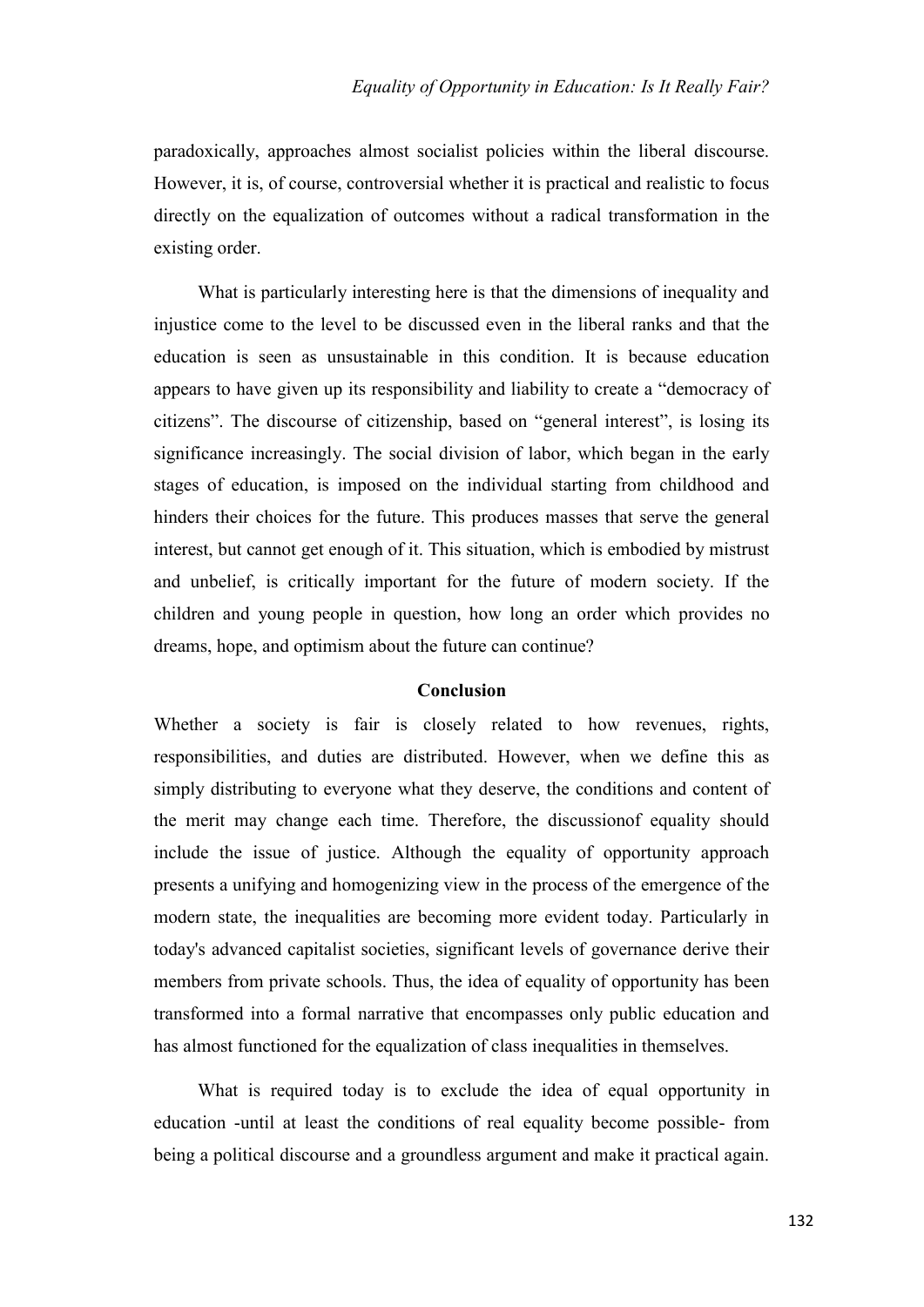The priority condition is for this; To remove the helplessness against injustice and distrust in the system. In this context, the most important step is to strengthen the belief that an individual's existing potential can be revealed without depending on the type of educational institution in which he/she is located. Of course, in order to do this, educational policies and institutions must be reformed. The education which is transformed into an elite system must be turned into an egalitarian structure involving all citizens. In order to achieve this, it is necessary to alleviate the deprivation caused by familial and environmental factors by the practices in the educational processes and to convert the existing inequalities as much as possible. This requires, even at a minimum level, class and school environments where each individual can discover and use his or her capacity.

#### **References**

- Bauman, Z. (2013). *Modernite, kapitalizm, sosyalizm: Küresel çağda sosyal eşitsizlik* [*Collateral Damage:Social inequalities in a globalage*]. (Translated to Turkish by F. D. Ergun). İstanbul: Say.
- Bauman, Z. (2017). *Kimlik* [*Identity*]. (Translated to Turkish by M. Hazır). Ankara: Heretik.
- Bourdieu, P. & Passeron J. C. (1990). *Reproduction in education, society and culture.* London: Sage Publications.
- Bourdieu, P. & Passeron J. C. (2014). *Vârisler: Öğrenciler ve kültür* [*The inheritors: Students and culture*]. (Translated to Turkish by L. Ünsaldı & A. Sümer). Ankara: Heretik.
- Bowles, S. (1977).Unequal education and the reproduction of the social division of labor. In *Power and ideology in education* (p.137-153). New York: Oxford University Press. [http://home.iitk.ac.in/~amman/soc748/bowles\\_unequal\\_education.pdf](http://home.iitk.ac.in/~amman/soc748/bowles_unequal_education.pdf)
- Bowles, S. & Gintis, H. (1987). *Democracy and capitalism: Property, community, and the contradictions of modern social thought.* New York: Basic Books.
- Lareau, A. (2011). *Unequal childhoods: Class, race, and family life.* Berkeley: University Of California Press.
- Plato (2007). *The Republic.* London: Penguin Books.
- Rawls, J. (2007). *Siyasal liberalizm* [*Political liberalism*].(Translated to Turkish by M. F. Bilgin). İstanbul: Bilgi Üniversitesi.